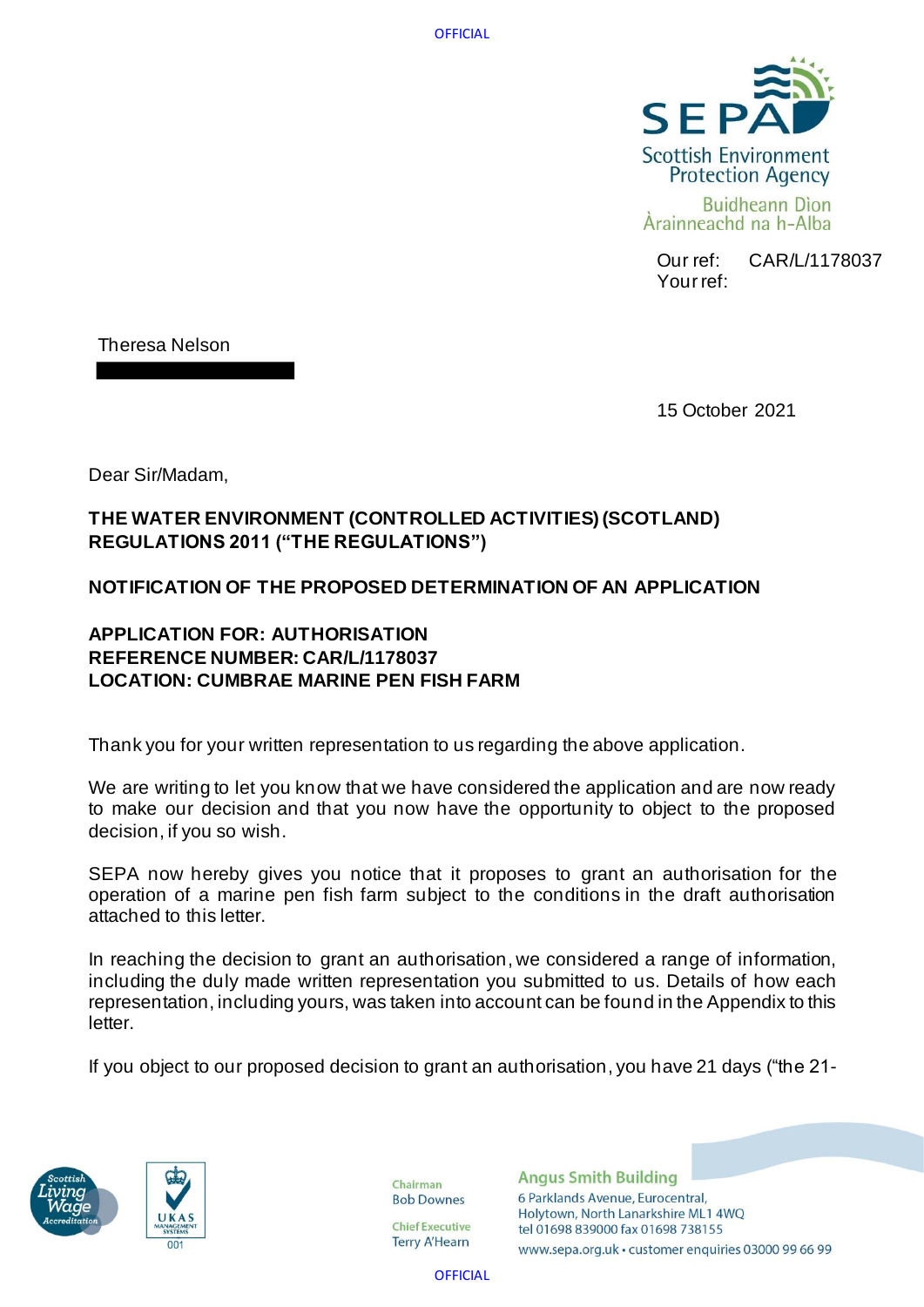day period") from the date you receive this letter to notify the Scottish Ministers of your objection by emailing them at:

## [EQCAT@gov.scot](mailto:EQCAT@gov.scot)

Or by writing to them at the following address:

# **Scottish Ministers, Scottish Government, Environment and Forestry Directorate, Environmental Quality Division, Area 1-D (North), Victoria Quay, Edinburgh EH6 6QQ**

If you, or anyone else, submits a notification objecting to our decision within the 21-day period, the Scottish Ministers may direct us to refer the application to them so that they can make their own determination. This is known as "calling in" an application .

Any such notification **must** also be copied to SEPA at:

## [registry@sepa.org.uk](mailto:registry@sepa.org.uk)

If a notification is sent to the Scottish Ministers **and** copied to SEPA within the 21 day period, our proposed decision to grant a permit will be put on hold until either:

- we receive written notice from the Scottish Ministers that they do not intend to call in the application; or
- a period of 63 days, beginning with the date of service of this notice, has expired and we have received no written notice from the Scottish Ministers.

*Important note, please read*: In order for your objection to the Scottish Ministers to be considered by SEPA you **must** send a copy of your objection notification to us **within 21 days of the date of receipt of this letter**. If we do not receive a copy of any objection to the Scottish Ministers, we may proceed with our determination irrespective of your objection.

If you do not object to our proposal to grant an authorisation, you do not need to take any further action.

If you have any questions regarding this letter, please contact [registry@sepa.org.uk,](mailto:registry@sepa.org.uk) using the reference 'CAR/L/1178037 – Cumbrae Marine Pen Fish Farm' in the subject line.

Yours faithfully

Mandy Fraser Senior Registry Officer **Permitting**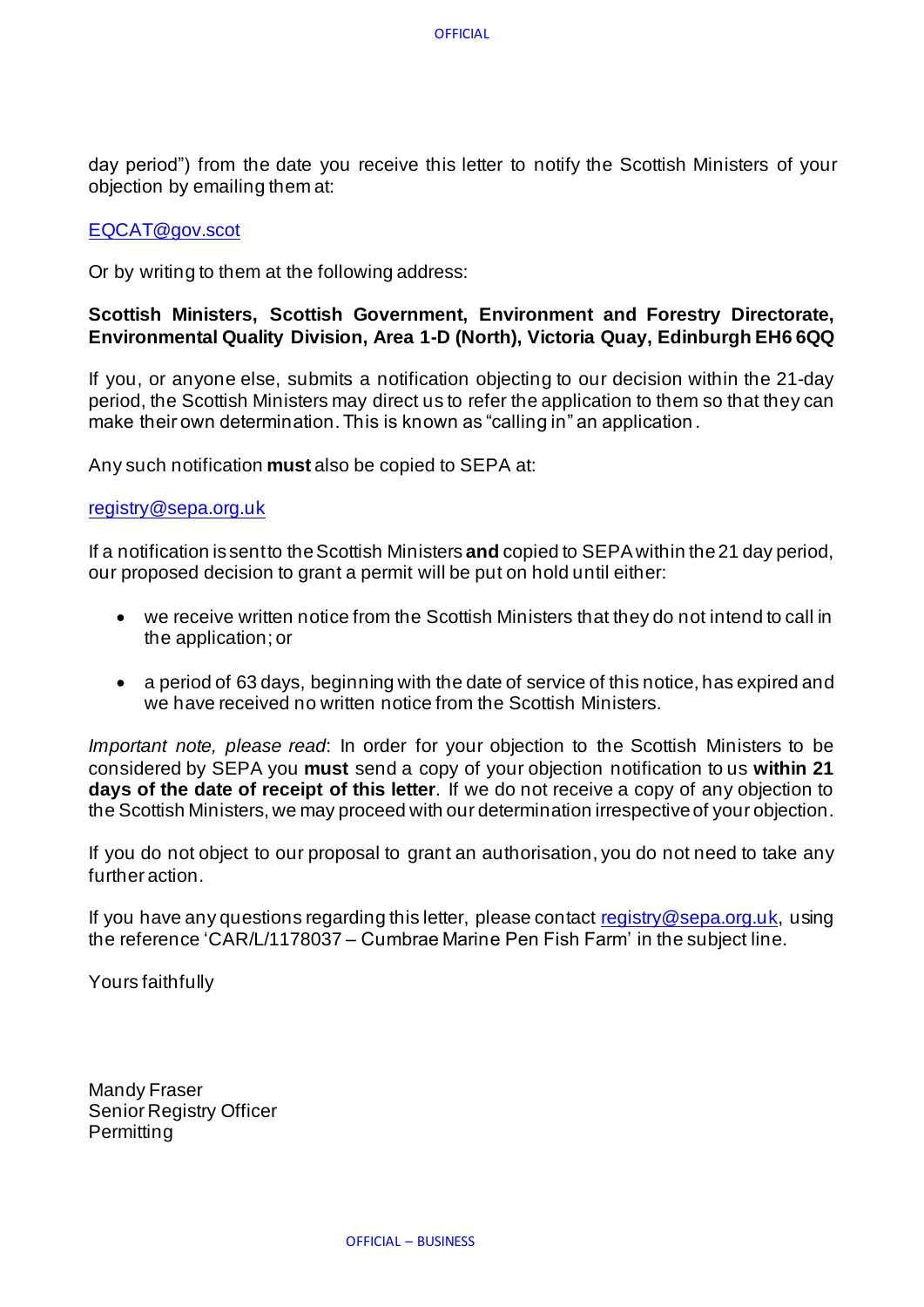## **Appendix to 21 Day Notice Letter re: CAR/L/1178037 – Cumbrae Marine Pen Fish Farm**

Section 1 of this Appendix will address the issues that have been raised by representees that are under the regulatory remit of SEPA under The Water Environment (Controlled Activities) (Scotland) Regulations 2011 or 'CAR'. Section 2 will address the issues that has been raised that do not fall under the regulatory remit of SEPA under CAR.

## **SECTION 1**

#### **Organic wastes and seabed impacts**

Limiting the impact of organic waste deposition on the seabed in the vicinity of the fish farm is a cornerstone of SEPA's licensing approach for Marine Pen Fish Farms (MPFFs).

SEPA was involved in the development of the Depomod models which simulate the transport and deposition of particulate matter (for example fish faeces and waste feed) from MPFFs. AutoDepomod modelling was included as part of this application as was acceptable to SEPA at the time of submission. Since then, the more sophisticated NewDepomod has replaced Autodepomod as the industry standard and an application minimum requirement. As a result, SEPA has undertaken its own NewDepomod modelling of this site as part of the application determination.

The new licensing framework developed by SEPA and introduced in 2019 allows the degradation of an area of seabed around the fish farm known as a 'mixing zone'. It is equivalent to the area of the cages plus 100m in all directions, referred to as the Allowable Mixing Zone (AMZ). This degradation is measured, for example, in terms of the impact of pollution on the populations of animals in the seabed described by an index known as the Infaunal Quality Index (IQI). At the edge of the mixing zone, conditions should be returning to normal as demonstrated by the IQI score being "Good" or better. Additionally, SEPA places limits on the intensity of impacts within the mixing zone, such that even where the predicted footprint does not exceed the 100m mixing zone, the scale of operations at the site can be restricted to ensure that flora and fauna within the mixing zone are not too severely impacted.

#### **Water Column Nutrient Levels**

In assessing water column nutrients e.g., Phosphorus and Nitrogen which could contribute to eutrophication and algal blooms, SEPA consults with Marine Scotland who undertake hydrographic modelling on our behalf. Marine Scotland's consultation response received on 25 May 2021 confirmed that their modelling of the proposal indicated the degree of nutrient enhancement in the water column is predicted to be low and no objection was received. The Firth of Clyde is an uncategorised area under the Scottish Government (Marine Scotland) Locational Guidelines.

#### **Sea Louse Treatment Medicines**

A number of concerns were raised relating to the use of sea louse bath medicines azamethiphos deltamethrin, cypermethrin and hydrogen peroxide. These included the impact on marine life in general, but in particular on commercial shellfish and fish stocks, plankton, kelp and priority marine features. There was also concern for the impacts on an oyster reintroduction program that was initiated in May 2021 at Fairlie Quay Marinas and Largs Yacht Haven.

During the determination period, SEPA informed Dawnfresh Farming Ltd (DFL) that the modelling suggested they were unlikely to get any practically useable quantity of cypermethrin. DFL confirmed on the 28 June 2021 that they wished to withdraw the application for the use of cypermethrin.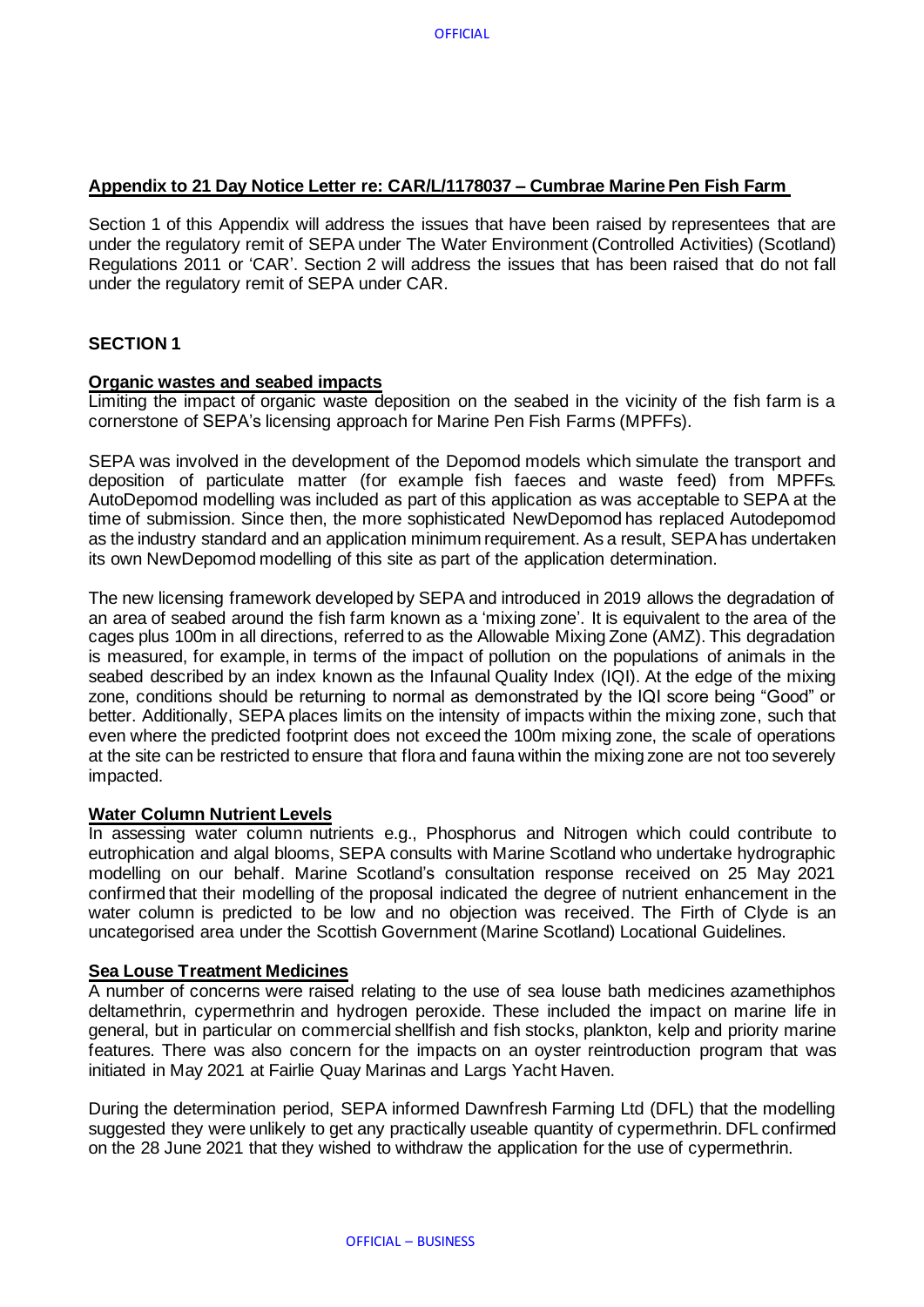Sea louse medicine releases have the potential to negatively impact marine life in the vicinity of the fish farm. However, SEPA seeks to control and limit the extent of the harm by imposing conditions on the use of these products such that either the area or time over which they may have an impact is restricted. Environmental Quality Standards (EQS) are safe concentrations for sea louse medicines and have been set to be protective of all species in the environmental matrix where exposure is likely to be highest. For sea louse bath medicines, this is the water column where they are predicted to be likely to disperse in a plume which stays near the surface down to a maximum of 10m. Modelling to determine the fate of residues following the use of sea louse bath medicines containing azamethiphos and deltamethrin has been carried out. According to the modelling undertaken, the EQS for azamethiphos and deltamethrin will not be breached if releases are restricted to the quantities set out in the draft permit.

Concerns was raised regarding the effect sea louse treatment chemicals could have on recreational water users e.g. pleasure boaters, leisure divers, surfers, paddle boarders, kayakers, wild swimmers, or anglers. A claim was also made that azamethiphos and deltamethrin were carcinogenic and therefore a risk to recreational water users. The potential for human health impacts arising from azamethiphos, deltamethrin or hydrogen peroxide releases from fish farms is not considered as part of SEPA's determination under CAR. It is the responsibility of the Local authority to assess potential impacts of medicine releases on human health under the planning function. Planners should be advised by their own local health board, who in turn can seek assistance from the Public Health Scotland if they feel it is needed. SEPA can provide assistance in relation to relevant modelling.

Concerns were raised regarding the fate of azamethiphos and deltamethrin plumes following bath treatments. Dispersion modelling supporting the applications indicated that plumes would land and concentrate on nearby shorelines. Particle tracking technology has many advantages and disadvantages for predicting particle movement within the marine environment. One disadvantage is modelling areas where the behaviour of particles is difficult to handle, and the documents linked at the end of this paragraph show that particles near boundaries should be treated cautiously. SEPA has examined the Dawnfresh model output and concluded that low concentration plumes are unlikely to later increase in concentration, and the accumulation of particles on nearby shorelines are therefore more likely to be a model artefact because of the proximity to the land boundary. It should be noted that a non-particle solution such as advection dispersion modelling, would be less likely to show these kinds of modelling artefacts.

[Assessment of the ability of hydrodynamic and particle tracking models to inform decisions on](https://waves-vagues.dfo-mpo.gc.ca/Library/40712679.pdf) siting [and management of marine finfish aquaculture facilities in British Columbia \(dfo-mpo.gc.ca\)](https://waves-vagues.dfo-mpo.gc.ca/Library/40712679.pdf)

#### Microsoft Word - [CRR 294 090423-Final.doc \(noaa.gov\)](https://www.pmel.noaa.gov/foci/publications/2009/bric0722.pdf)

A claim was made that azamethiphos does not have approval for use in Scotland. Licensing for the use of bath medicines at MPFFs in the UK is undertaken by the Veterinary Medicines Directorate under the Veterinary Medicines Regulations 2013.

Concerns were raised about the impact hydrogen peroxide releases would have on kelp. It is known that hydrogen peroxide breaks down quickly into water and oxygen in the marine environment, so the risk of residues accumulating is negligible. According to MarLIN (Marine Life Info Network), kelp has low sensitivity to synthetic compounds, heavy metals and hydrocarbon contaminations. Also, recoverability is immediate, so if plumes of hydrogen peroxide do reach the shallow subtidal areas where the kelp is found before it has broken down, this implies no long-term damage will result.

## **Zinc and Copper**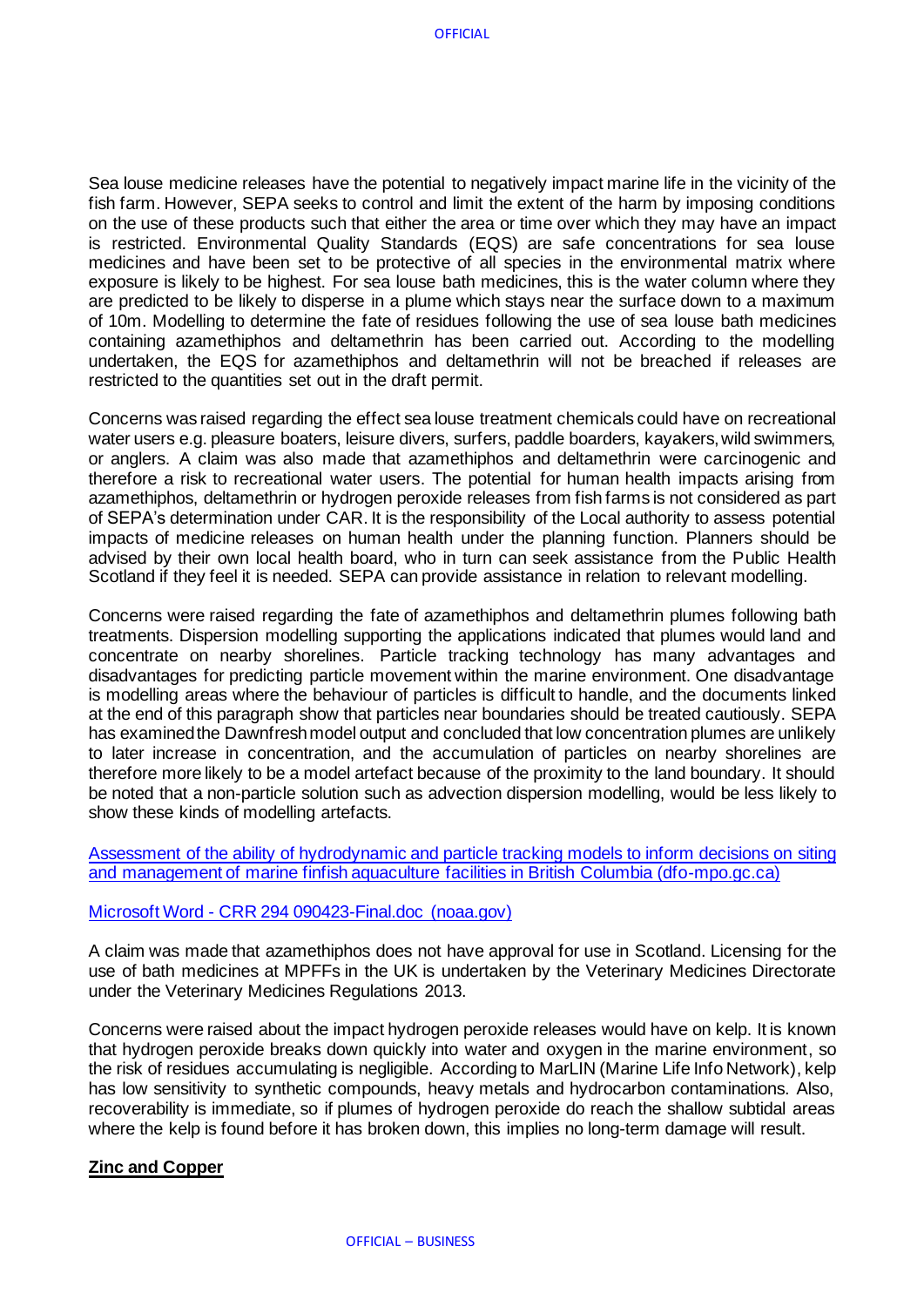Concerns were raised that the leaching of Zinc (from fish feed) and Copper (from net anti foulant) would be risk to marine life and result in environmental damage. Releases of zinc and copper to the environment from MPFFs are known but the concentrations have been assessed as being unlikely to significantly adversely impact the environment out with the vicinity of the MPFF.

#### **Antibiotics / Antimicrobials**

Antibiotics used in MPFFs are licensed by the Veterinary Medicines Directorate as part of the Market Authorisation process. Environmental risk assessments are undertaken as part of this licensing process to limit environmental impacts.

#### **Disinfectants**

Disinfectant use in MPFFs has been risk assessed as part of the Permitted Substances Work Plan, and for the levels used in MPFFs the risks to marine life have been assessed as low.

#### **Cumulative Impacts from all 3 proposed farms**

Following submission of this application along with Little Cumbrae (CAR/L/1178035) and South Bute (CAR/L/1178014) SEPA requested Hydrodynamic Modelling from DFL to investigate the possibility of cumulative impacts in the area from all 3 sites.

Hydrodynamic Modelling has shown that organic waste deposition from the 3 sites will be limited to each of their respective mixing zones and no cumulative impacts are predicted in the wider area. Standard Equilibrium Concentration Enhancement (ECE) nutrient calculations have also been carried out and the degree of nutrient enhancement in the water column is predicted to be low at all 3 sites.

Hydrodynamic Modelling has also predicted that bath medicines will meet the EQS requirements for all 3 sites (in the case of Little Cumbrae, medicine quantities have been reduced from the application quantity to ensure this). This bath medicine modelling helps form part of the risk assessment for nutrients, demonstrating that the relatively fast current speeds, and levels of dispersion in this area should be sufficient. A worst-case scenario of simultaneous bath releases from all 3 sites, was investigated and the modelling plots produced did not predict any significant interaction (e.g. accumulation) of bath plumes between the 3 farms.

#### **Modelling and hydrographic data**

A number of comments were made regarding the timing of the collection of hydrographic data and its representativeness, the use of acoustic doppler current meters and technical aspects of the modelling undertaken to estimate the impact of the fish farm upon the environment. SEPA has had discussions and correspondence with the applicant and their consultant who undertook modelling and hydrographic data collection at the site to ensure that the information used in the determination of the application is appropriate and representative of conditions at the site. SEPA is satisfied that this is the case.

Complaints were raised regarding some of the modelling input data specifically, that wind data was used from Glasgow Airport weather station and that the current meter datasets were not of sufficient length or representative of the area. The wind data from Glasgow airport was assessed and considered to be sufficient for wind fields in marine modelling. The current meter data used in this application was assessed in line with SEPAs framework and considered to be representative of the flow conditions experienced at the site.

#### **Priority Marine Features**

There are records of the following Priority Marine Features (PMFs) within 3km of the fish farm, though none are known to be of national importance, and many are mobile species: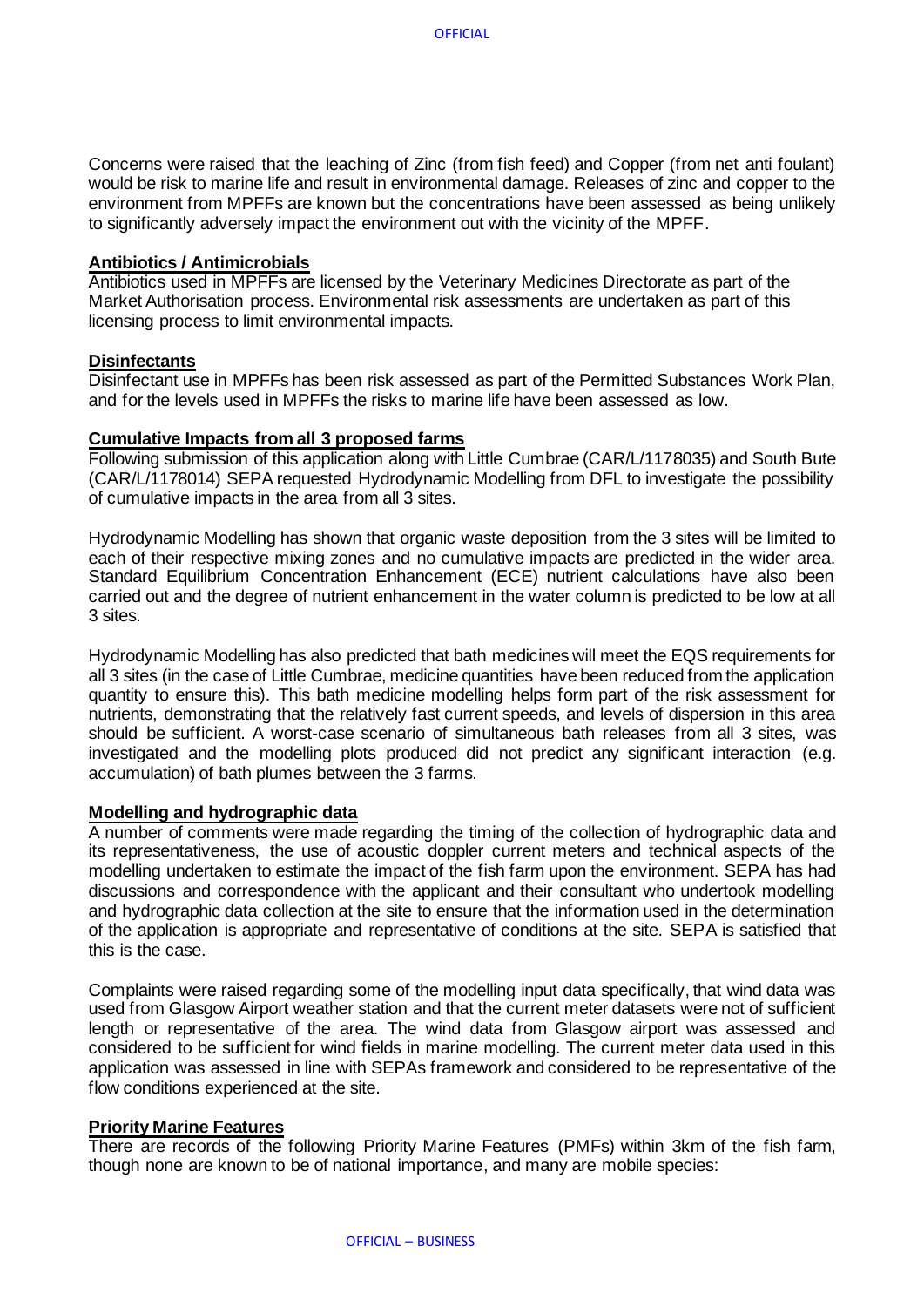Habitat PMFs:

- Kelp and seaweed communities on sublittoral sediment
- Seagrass beds

Species PMFs:

- Basking shark
- Ocean quahog
- European spiny lobster
- Harbour seal
- Grey seal
- Sand goby
- Cod
- Saithe
- Whiting
- **Black guillemot**

SEPA determines whether there is a likely significant risk that the operation of a fish farm will harm a PMF. In coming to a determination, SEPA uses its own expertise but also considers advice and information provided by others, for example Nature Scot.

In the case of the proposed Cumbrae fish farm, SEPA has concluded, that while there will be some impact to PMFs within proximity to it, the impact of the fish farm is not likely to be significant. This is because, although there are PMFs within the likely footprint of the farm, including seaweed communities and seagrass beds, the quantity and/or quality of the PMFs in the area is not substantial and even if they were lost by the impact of the fish farm, it would not represent a nationally significant issue. Furthermore, several of the PMFs are mobile species which will be able to avoid the location of the fish farm if the conditions in the vicinity of the farm are unfavourable to them.

## **Sites of Special Scientific Interest**

The proposal's proximity to Kames Bay SSSI, Ballochmartin Bay SSSI, and Southannan Sands SSSI was raised as a concern on several occasions. It is also acknowledged that Kames Bay has been a study site of marine intertidal biology, particularly of marine invertebrates, for over 100 years. However, modelling predicts any impact from solids deposition to be local to the farm and, as such, not likely to impact the integrity of any of the SSSIs. EQS are set to be protective of all species in the environmental matrix where exposure is likely to be highest. For bath medicines, this is the water column where they are likely to disperse in a plume within the top 10m. Furthermore, due to the nature of the bath treatment medicines, they are only likely to impact not-target crustacean species present in the zooplankton in the area of the plume at the time of the plume. As a result, SEPA has determined that the use of bath medicines is unlikely to impact the benthic faunal communities in Kames Bay, Southannan Sands and Ballochmartin Bay.

## **Closed containment**

Closed containment is an approach to fish farming that reduces the impact of farming activities on the environment by the collection of particulate wastes and residues and reducing the likelihood of sea louse infestations. SEPA's licensing framework permits the operation of farms based upon opennet technologies provided that they meet the standards set out by SEPA. The proposal for Cumbrae is based on open-net technology that meets required current standards.

## **Invasive Non Native Species Biosecurity**

SEPA's role is to control impacts on the water environment with regard to a controlled activity. The specific controlled activities forming this application and considered as part of our determination are the discharge or organic solids (fish faeces and uneaten food pellets) and the discharge at the farm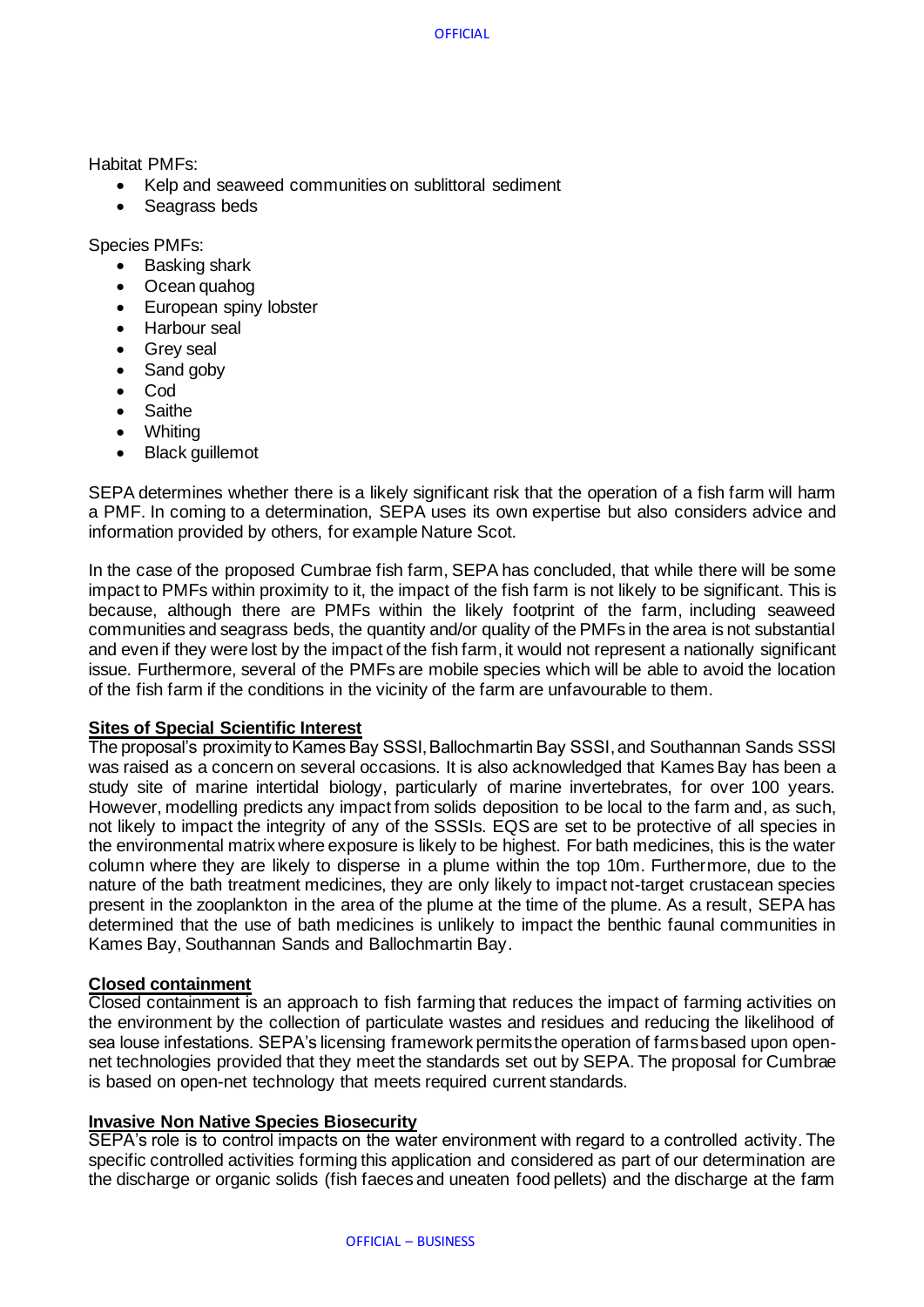site of medicine residues, including from a wellboat. With respect to the latter, SEPA has included a condition in the draft permit that restricts the operator to on-site abstraction of the water needed for wellboat medicine treatments in addition to requiring the discharge from the wellboat to be made at the site, so preventing any risk of spreading any non-native species to other water bodies. Given this, SEPA consider there is no significant risk in the spread of non-native species related to the controlled activities.

#### **REC/ECCLR SG Inquiry**

SEPA took part in the inquiries run by the Rural Economy and Connectivity Committee and the Environment Climate Change and Land Reform Committees in 2016. While the committees suggested that the *status quo* was not an option for the salmon farming sector, no direct changes to the pollution control legislation relating to the sector arose from the committees' deliberations. SEPA has, however, substantially changed the regulatory framework for the sector under CAR with the introduction of a new framework during 2019. This has changed much of the way SEPA regulates the industry including changes to monitoring and modelling. The application for Cumbrae was handled under transitional arrangements that were in force at the time the application was made. The transitional arrangements meant AutoDepomod was accepted as part of the application and SEPA subsequently undertook NewDepomod so that the determination fulfilled all the criteria of the new framework.

## **Dawnfresh Farming Ltd**

A concern was raised about DFL as a fish farm operator specifically "...poor historic CAS (Compliance Assessment Scheme) performance as a company." CAR requires (under Regulation 8) that SEPA should only grant an authorisation to a person or corporate body where *"it is satisfied that that person will secure…..compliance"* [with the authorisation]. SEPA is satisfied in this case, that DFL are capable of securing compliance with the authorisation for the new proposed fish farm.

#### **SEPA's Consultation Hub & Public Advertising**

Complaints were raised about the format of SEPA's Consultation Hub, specifically the lack of facility for written representations to be made, the text box format being inadequate for submissions and the ability to only attach one document to a submission.

This application was originally made during a transition period when SEPA was developing a new regulatory framework. This had implications for the form and content of the application itself but also consultation and advertising. During the determination of the application, SEPA has been subject to a cyber-attack which has disrupted normal procedures which further exacerbated the stress placed by Covid-19 upon normal business operations. The challenges posed by these circumstances meant that SEPA extended the period during which representations could be made and provided an address to which written submissions could be made. This application was live on SEPA's Consultation Hub for the public to submit representations from 22 April 2021 to 28 May 2021. SEPA's is content that the format of consultation is sufficient to meet its obligations. However, SEPA has taken on board the comments made and will be use them to improve and develop the Consultation Hub service.

Complaints were made that SEPA NewDepomod modelling of the application was not available for public view online. The information that is required to be advertised consists of the application documents. The NewDepomod modelling was conducted as part of SEPA's determination of the application and therefore it was not considered appropriate for upload. The outputs from SEPA's NewDepomod modelling is/was available on request.

Complaints were made that the baseline (visual) survey supporting the application was not available for public view online. The baseline surveys were not included in the suite of application documents uploaded to the Consultation Hub as the file size of the footage was too large for the facility to cope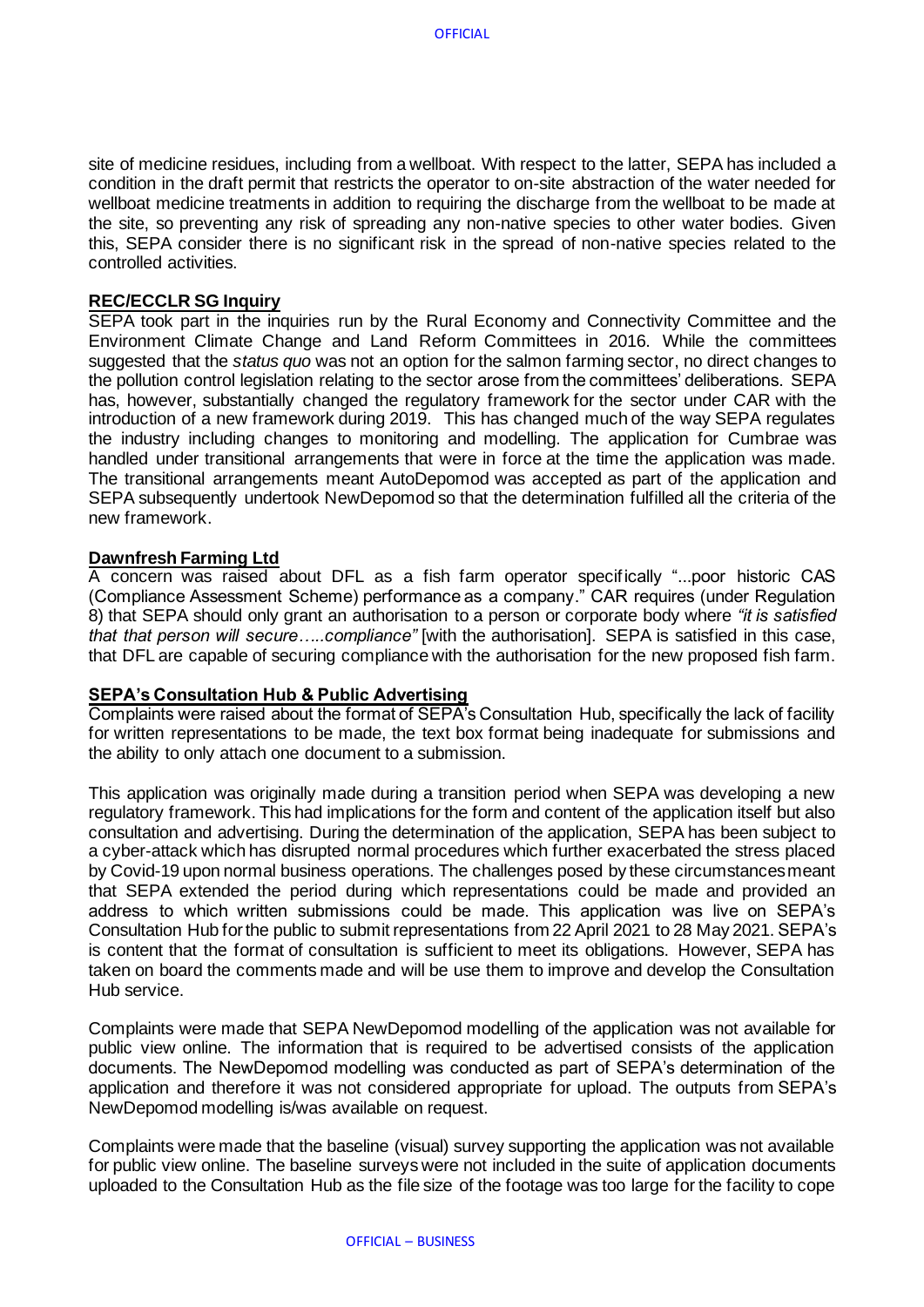with. Such files are usually submitted to SEPA in the form of a physical USB drive. This makes it difficult to provide a copy on request. Assessment of the visual surveys was conducted by SEPA in collaboration with Nature Scot.

It was alleged that there had been no notification in the local press of the proposal and therefore members of the community are unaware of it. On 30 April 2021, evidence was provided by DFL that the application was advertised in the local printed publication Argyll Media Ltd and the Edinburgh Gazette (as required under SEPA's published Advertising and Consultation guidance WAT-FORM-20).

## **SECTION 2**

## **Marine Consultation Area**

Concerns were raised about the proposal being sited within the 'Marine Consultation Area: Cumbraes'. Marine Consultation Areas (MCAs) were introduced by Scottish Natural Heritage, now Nature Scot, as deserving particular distinction in respect of the quality and sensitivity of the marine environment within them. SEPA consulted Nature Scot as part of this application, but Nature Scot did not raise the issue of the MCA as part of their response.

## **Wild Salmonids, Farmed Fish Escapes and Sea Lice**

A number of representations raised the possibility that the operation of the fish farm at Cumbrae would have impacts upon wild populations of salmonids. The concerns surrounded the effects of sea lice emanating from the cages, the spread of salmonid diseases and the escape of farmed stock.

SEPA are in the process of developing a new regulatory framework for managing the interaction between sea lice and wild salmonid fish. This will be consulted on in due course. Currently sea lice and wild fish interactions will continue to be considered by local authorities during the determination of planning applications and any impacts from sea lice aren't considered as part of an application determination under CAR.

Sea louse levels, salmonid diseases, and farmed fish escapes at an MPFF is a matter currently considered and advised on by Marine Scotland, as part of its functions under the Aquatic Animal Health (Scotland) Regulations 2009 and the Aquaculture and Fisheries (Scotland) Act 2007, as amended by the Aquaculture and Fisheries (Scotland) Act 2013.

#### **Inshore Fisheries**

It is clear that the establishment of the marine fish farm at Cumbrae will exclude fishing operations from the area occupied by the farm cages. It is also likely that the emissions from the farm will potentially impact upon commercially important species over the benthic footprint of the farm. As discussed in Part 1 above, SEPA includes conditions in the permit for a fish farm to ensure that the extent and intensity of impacts upon the fauna on the seabed are limited. These include conditions relating to seabed enrichment and the discharges of sea louse medicines. Thus, while there will be an effect on inshore fisheries from the presence of the fish farm, this effect is limited by conditions in the permit issued by SEPA. Competition for space within inshore waters and the priority that one sector might be given over another is more fully dealt with via the Town and Country Planning framework for which the responsibility lies with the Local Authority.

#### **Fish Welfare Issues**

Concerns were raised about general fish welfare issues involved in rearing fish in marine pens. The welfare of fish lies with the veterinarians employed by the fish farm operator. Regulation of welfare issues in farmed fish rests with the Marine Scotland Fish Health Inspectorate or the Animal and Plant Health Agency of the Scottish Government.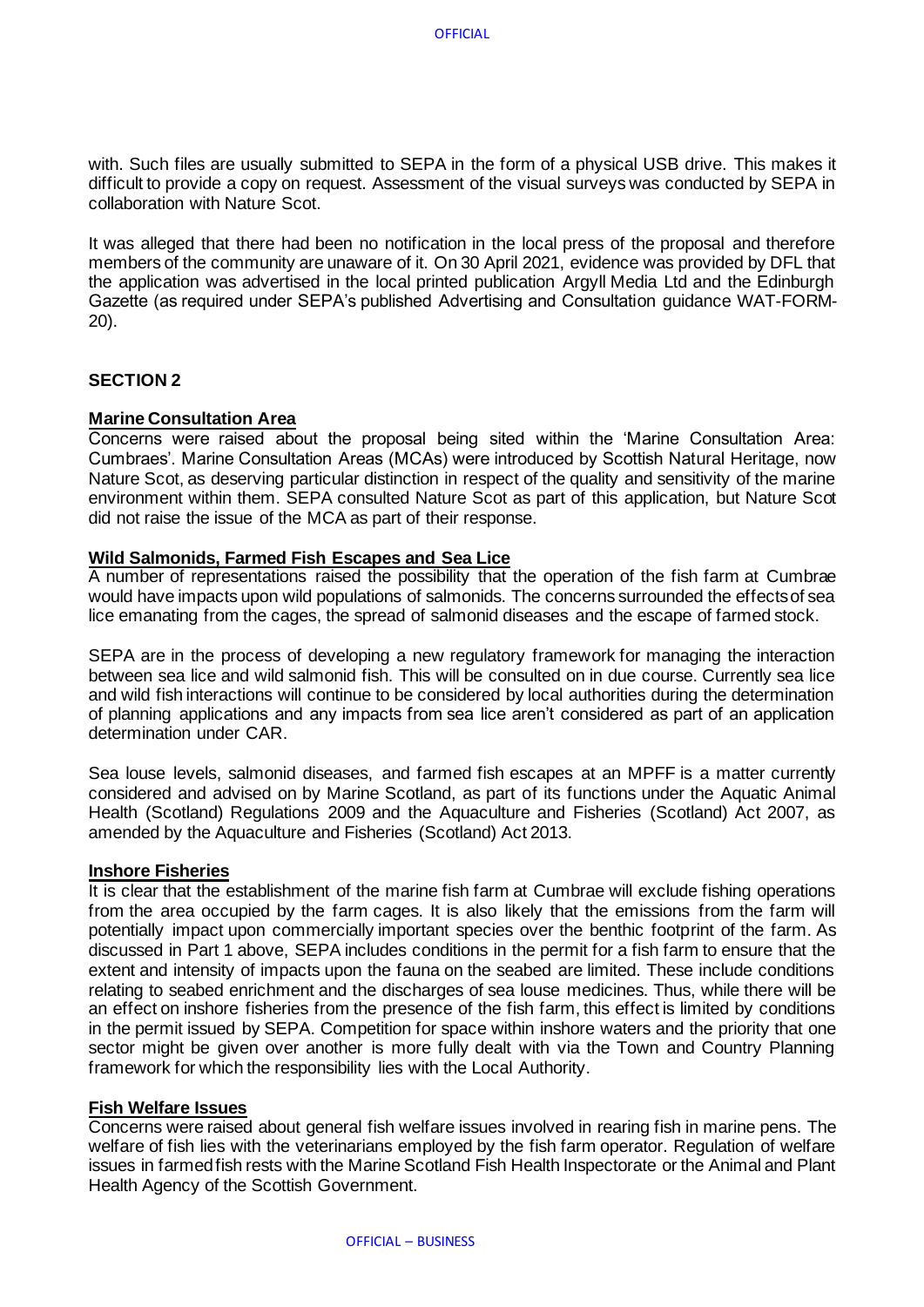## **Impact on Marine Megafauna**

SEPA's statutory regulatory remit under the provisions of CAR deals with the authorisation of discharges of polluting matter from the proposed fish farm. It does not extend to the regulation of Acoustic Deterrent Devices or the risk of entanglement or the disturbance of animals such as seals, cetaceans, otters, basking sharks, marine birds, etc. The use of these devices and questions of noise and disturbance to marine megafauna principally falls to be regulated by the Local Authority and/or Marine Scotland in regard to their respective regulatory remits.

## **Local Economy, Tourism and Recreation**

A number of concerns were raised regarding the impact of the proposal on tourism businesses and recreation in the area e.g. charter boats, pleasure boaters, leisure divers, surfers, paddle boarders, kayakers, wild swimmers, anglers who visit the area. While the degradation of seabed caused by the discharges from the fish farm may discourage these activities close to the cages, the area of impact is restricted by conditions set in the draft permit and will be monitored by the operator or consultants working on their behalf. The competing interests including spatial disputes of different sectors in a particular area is dealt with via the Town and Country Planning framework for which the responsibility lies with the Local Authority.

#### **Visual Amenity and Noise**

SEPA's statutory regulatory remit under the provisions of CAR does not extend to consideration of impacts to the visual landscape, nuisance smells or noise associated with either the proposed site or associated ancillary operations. These issues principally fall to be regulated by the Local Authority with regard to their respective regulatory remit.

#### **Exposed location**

Concerns were raised regarding the site's exposed location and subsequently the structural integrity of the site in inclement weather. The design and ongoing structural integrity of MPFFs is not regulated by SEPA but by Marine Scotland under the Aquaculture and Fisheries (Scotland) Act 2013 which allows Ministers to adopt standards for fish farm construction. A Technical Standard for Scottish Finfish Aquaculture was published in 2015 setting out requirements for the design of fish farms. The standard sets out how engineers/designers should take account of the conditions prevailing at individual fish farms and how doing so should ensure that the integrity of the farm will be maintained in the face of local tidal and storm conditions. See: [https://www.gov.scot/binaries/content/documents/govscot/publications/advice-and](https://www.gov.scot/binaries/content/documents/govscot/publications/advice-and-guidance/2015/06/technical-standard-scottish-finfish-aquaculture/documents/00479005-pdf/00479005-pdf/govscot%3Adocument/00479005.pdf)[guidance/2015/06/technical-standard-scottish-finfish-aquaculture/documents/00479005](https://www.gov.scot/binaries/content/documents/govscot/publications/advice-and-guidance/2015/06/technical-standard-scottish-finfish-aquaculture/documents/00479005-pdf/00479005-pdf/govscot%3Adocument/00479005.pdf) [pdf/00479005-pdf/govscot%3Adocument/00479005.pdf](https://www.gov.scot/binaries/content/documents/govscot/publications/advice-and-guidance/2015/06/technical-standard-scottish-finfish-aquaculture/documents/00479005-pdf/00479005-pdf/govscot%3Adocument/00479005.pdf)

#### **Shipping hazard**

The site and its ancillary equipment posing a hazard in busy shipping lane has been raised as a concern. The risk posed to shipping by a fish farm is not a consideration under CAR. This matter is dealt with as part of the licensing arrangements operated by local authorities and Marine Scotland with input from the Northern Lighthouse Board.

#### **Military activities**

The potential for conflict with military activities are similar to the issues surrounding the proposed farm being a hazard to shipping deal with above. The possibility that the establishment of the fish farm may interfere with military activities, for example a naval anchorage, would be dealt with during the determination of a planning application by the local planning authority.

#### **No Environmental Impact Assessment completed**

The Environmental Impact Assessment (EIA) process is not managed by SEPA, nor may SEPA require an EIA as part of the documentation accompanying a CAR application. The Town and